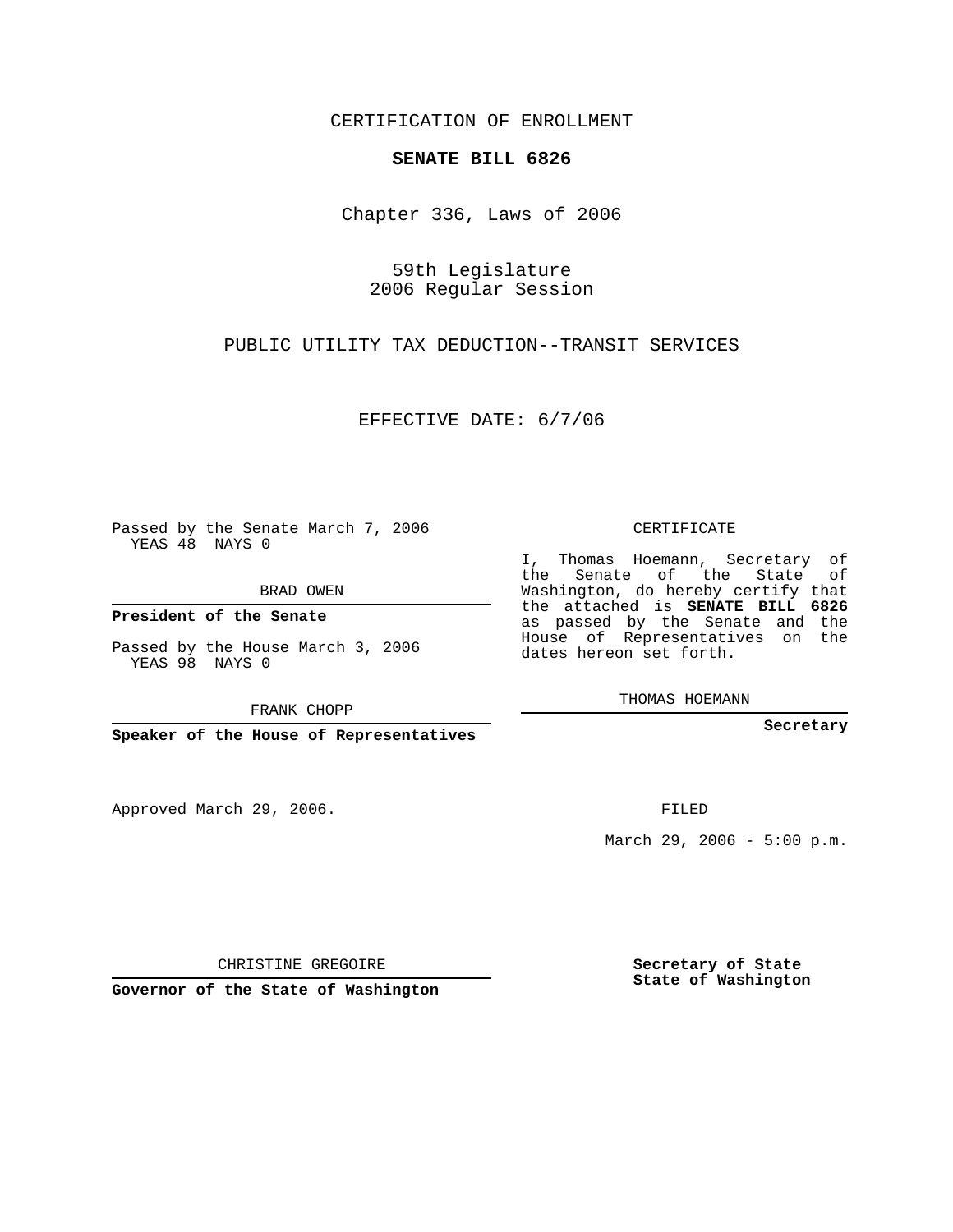## **SENATE BILL 6826** \_\_\_\_\_\_\_\_\_\_\_\_\_\_\_\_\_\_\_\_\_\_\_\_\_\_\_\_\_\_\_\_\_\_\_\_\_\_\_\_\_\_\_\_\_

\_\_\_\_\_\_\_\_\_\_\_\_\_\_\_\_\_\_\_\_\_\_\_\_\_\_\_\_\_\_\_\_\_\_\_\_\_\_\_\_\_\_\_\_\_

## AS AMENDED BY THE HOUSE

Passed Legislature - 2006 Regular Session

**State of Washington 59th Legislature 2006 Regular Session By** Senator Benton Read first time 01/25/2006. Referred to Committee on Transportation.

AN ACT Relating to public utility taxes imposed on fees and charges

for public transit services; and amending RCW 82.16.050.

BE IT ENACTED BY THE LEGISLATURE OF THE STATE OF WASHINGTON:

 **Sec. 1.** RCW 82.16.050 and 2004 c 153 s 308 are each amended to read as follows:

 In computing tax there may be deducted from the gross income the following items:

 (1) Amounts derived by municipally owned or operated public service businesses, directly from taxes levied for the support or maintenance thereof: PROVIDED, That this section shall not be construed to exempt service charges which are spread on the property tax rolls and collected as taxes;

 (2) Amounts derived from the sale of commodities to persons in the same public service business as the seller, for resale as such within this state. This deduction is allowed only with respect to water distribution, gas distribution or other public service businesses which furnish water, gas or any other commodity in the performance of public service businesses;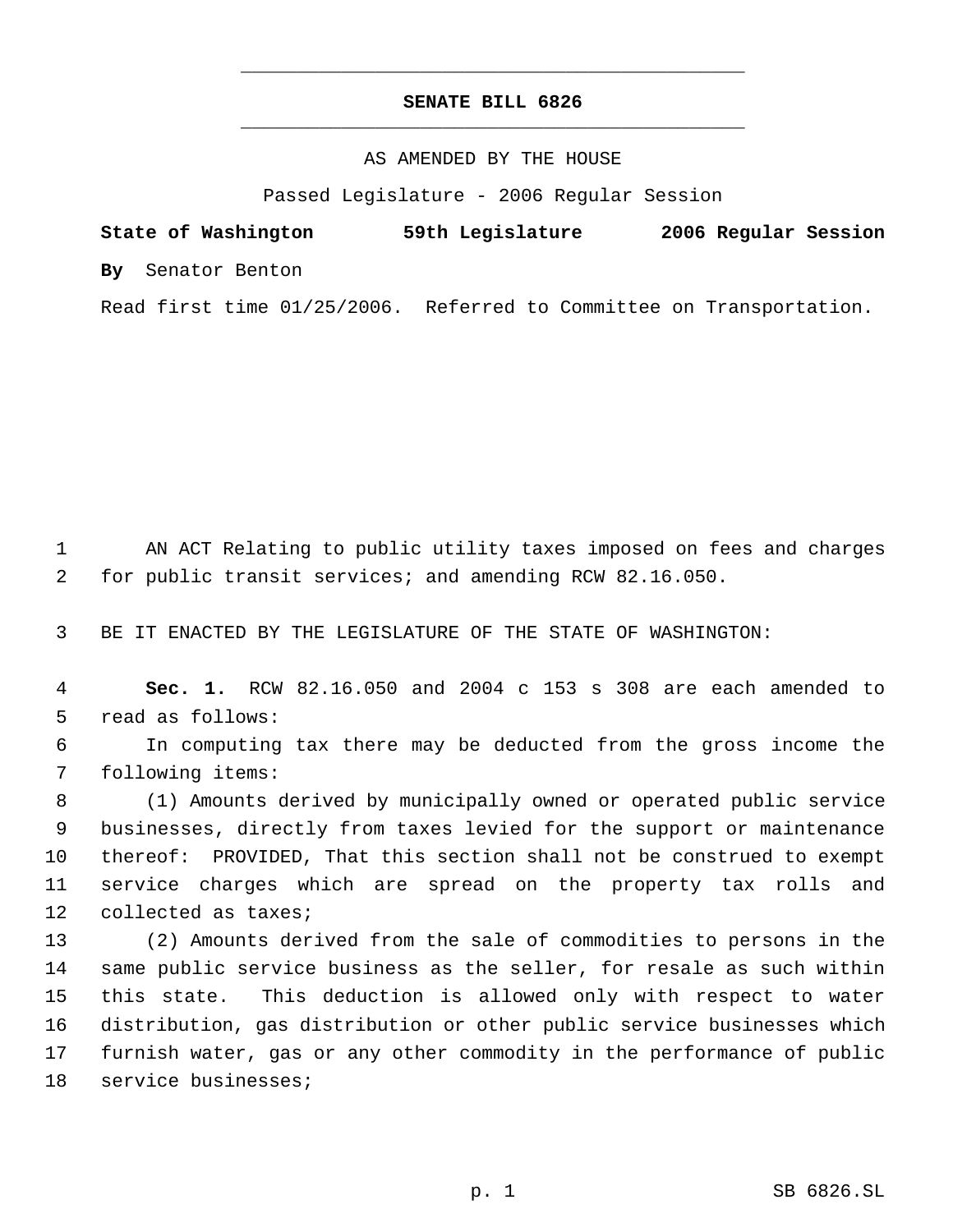(3) Amounts actually paid by a taxpayer to another person taxable under this chapter as the latter's portion of the consideration due for services furnished jointly by both, if the total amount has been credited to and appears in the gross income reported for tax by the former;

 (4) The amount of cash discount actually taken by the purchaser or customer;

 (5) The amount of bad debts, as that term is used in 26 U.S.C. Sec. 166, as amended or renumbered as of January 1, 2003, on which tax was 10 previously paid under this chapter;

 (6) Amounts derived from business which the state is prohibited from taxing under the Constitution of this state or the Constitution or laws of the United States;

 (7) Amounts derived from the distribution of water through an irrigation system, for irrigation purposes;

 (8) Amounts derived from the transportation of commodities from points of origin in this state to final destination outside this state, or from points of origin outside this state to final destination in this state, with respect to which the carrier grants to the shipper the privilege of stopping the shipment in transit at some point in this state for the purpose of storing, manufacturing, milling, or other processing, and thereafter forwards the same commodity, or its equivalent, in the same or converted form, under a through freight rate from point of origin to final destination; and amounts derived from the transportation of commodities from points of origin in the state to an export elevator, wharf, dock or ship side on tidewater or navigable tributaries thereto from which such commodities are forwarded, without intervening transportation, by vessel, in their original form, to interstate or foreign destinations: PROVIDED, That no deduction will be allowed when the point of origin and the point of delivery to such an export elevator, wharf, dock, or ship side are located within the corporate limits of the same city or town;

 (9) Amounts derived from the production, sale, or transfer of electrical energy for resale within or outside the state or for consumption outside the state;

 (10) Amounts derived from the distribution of water by a nonprofit water association and used for capital improvements by that nonprofit water association;